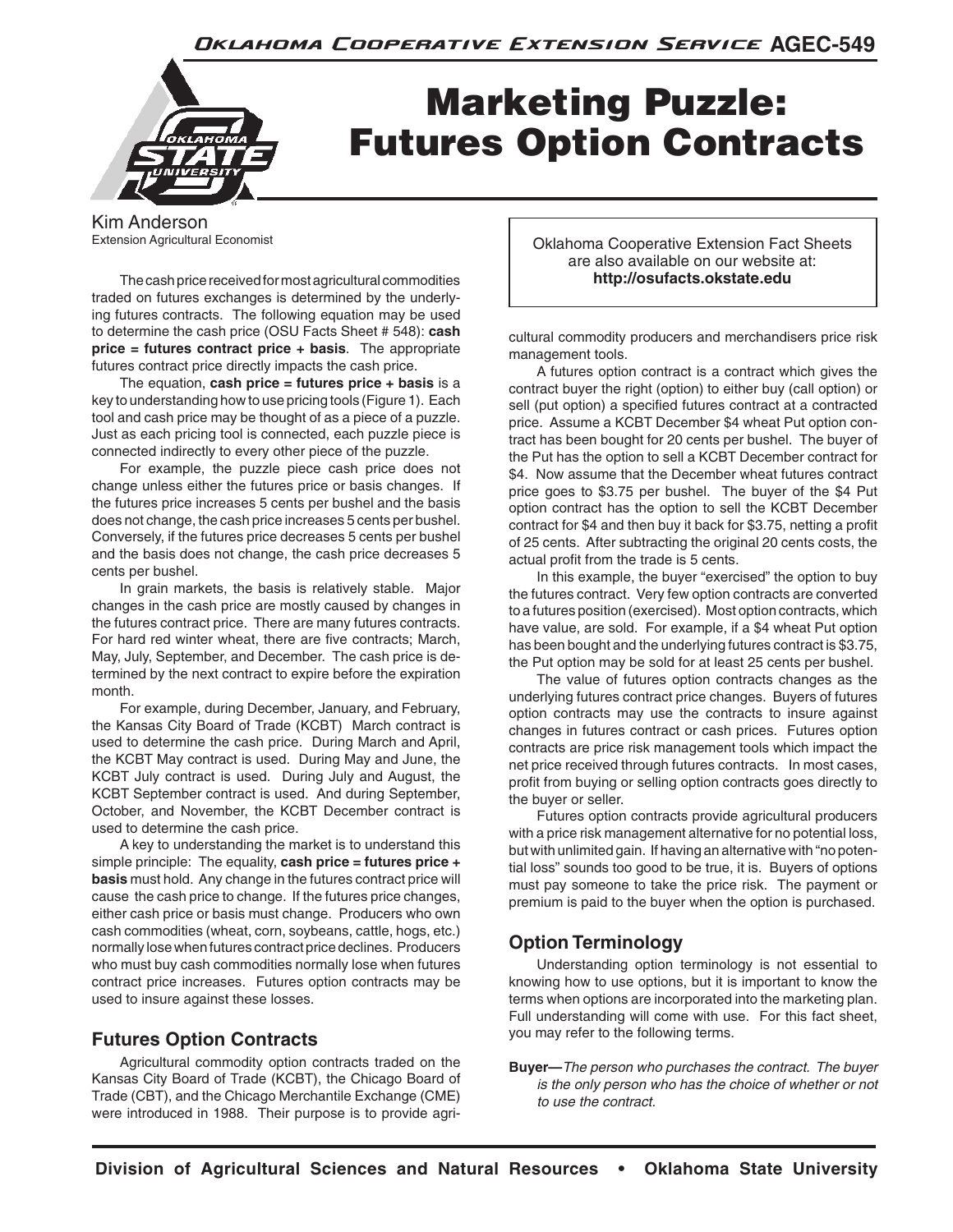- **Seller—***The person who sells the contract to the buyer. The sellers receive the premium (see premium below) and in turn must take the opposite position if and when the option is exercised.*
- **Put—***An option contract which gives the buyer the right to sell (short) a specific futures contract at a specified price. If requested, the seller of the put must buy from the buyer of the put option the specified futures contract at the contracted price.*
- **Call—***An option contract which gives the buyer of the call option contract the right to buy (long) a specific futures contract at a specified price. If requested, the seller of the call option must sell to the call option buyer the specified futures contract at the contracted price.*
- **Underlying Contract—***The specific futures contract (i.e. KCBT December wheat) which the buyer has the right to, in case of a Put sell, or in case of a Call buy.*
- **Strike Price—***The underlying futures contract price at which the buyer of the option contract has the right to accept a sold position (Put) or bought position (Call). Strike prices are in 10¢ increments for wheat and corn, and 25¢ increments for soybeans.*
- **Premium—***The "price" of an option. The money the option contract buyer pays the option contact seller. The "premium" is the maximum amount the option buyer can lose. The "premium" is the maximum amount the seller can gain.*
- **Expiration Date—***The last day on which a option can be exercised. Options, except CME feeder cattle, expire about the 20th of the month before the underlying futures contract expires.*
- **Exercise—***The action taken by the buyer (and only the buyer) to obtain the contracted position in the underlying futures contract at the specified price.*

## **Option Contracts**

The following Put and Call Option contract discussions pertain to buying Puts or Calls and the buyers rights and responsibilities. There are many terms associated with option contracts. Some of these terms are presented above, but they are only important when options are actually used. Before options are implemented into the marketing plan, the important thing to know is the price impact of buying a Put or a Call Option. The **Premium** is the cost of the contract. For example, a KCBT \$4 July wheat Put Option contract may cost \$0.15 per bushel or \$750 for one 5,000 bushel futures contract.

The **Strike Price** is the "starting point" for establishing the option contract value. Assume a KCBT July \$4 Put Option contract is bought (strike price is \$4). The Put Option contract value will depend on whether the KCBT July wheat contract price is above or below the \$4 strike price.

The buyer chooses the strike price. Each strike has a different value and will depend on the price level of the underlying futures contract. It would be easy to get "tied up" with terminology, but don't. The key is to learn two basic principles. Put Option value increases when futures contract price declines and Call Option value increases as futures contract price increases. These two principles are the most important points to remember about Options.

## **Put Option Contracts**

Note that Put Option contracts impact **Price** through the futures contract and futures contract price (Figure 1). The single most important thing to remember about Put Option Contracts is that the **Put Option Contract's value increases as the underlying futures contract price declines.** The single most important thing to remember about the futures contract price is **as the futures contract price declines, the cash price declines.**

Visualize a Futures Contract and a Put Option Contract as two connected tanks of water. If the water level in the Futures Contract tank declines, the water level in the Put Option tank increases. If the water level in the Futures Contract tank increases, the water level in the Put Option tank declines until the Put tank is empty. The Put Option water level can not get any lower than zero.

If a commodity (wheat, corn, cattle, hogs, etc.) is owned and the underlying futures price increases without a change in the basis, the cash price increases. This could be good. If a commodity is owned and the underlying futures price decreases without a change in the basis, the cash price decreases. This could be bad. If a Put Option contract has been purchased on the underlying contract, it is OK to have declining prices.

Assume wheat is growing in the field, the KCBT July wheat contract price is \$4, the expected basis is minus \$0.25, and a \$4 July Put Option contract premium (cost) is \$0.15 per bushel. Wheat may be hedged or forward contracted for \$3.75 per bushel (\$4 - \$0.25). An alternative to forward contracting or hedging is to buy a \$4 KCBT July put option contract. The minimum expected price from buying the Put Option contract would be \$3.60 (\$4 - \$0.25 - \$0.15). This is the \$4 futures contract price plus the expected basis (-\$0.25) and minus the Put Option premium (\$0.15).

A graphic representation of the price impact from buying Put Option contracts is shown in Figure 2. The diagonal or dashed/solid line represents the relationship between the futures contract price and the cash price. Assuming the basis



**Figure 1. The Marketing Puzzle.**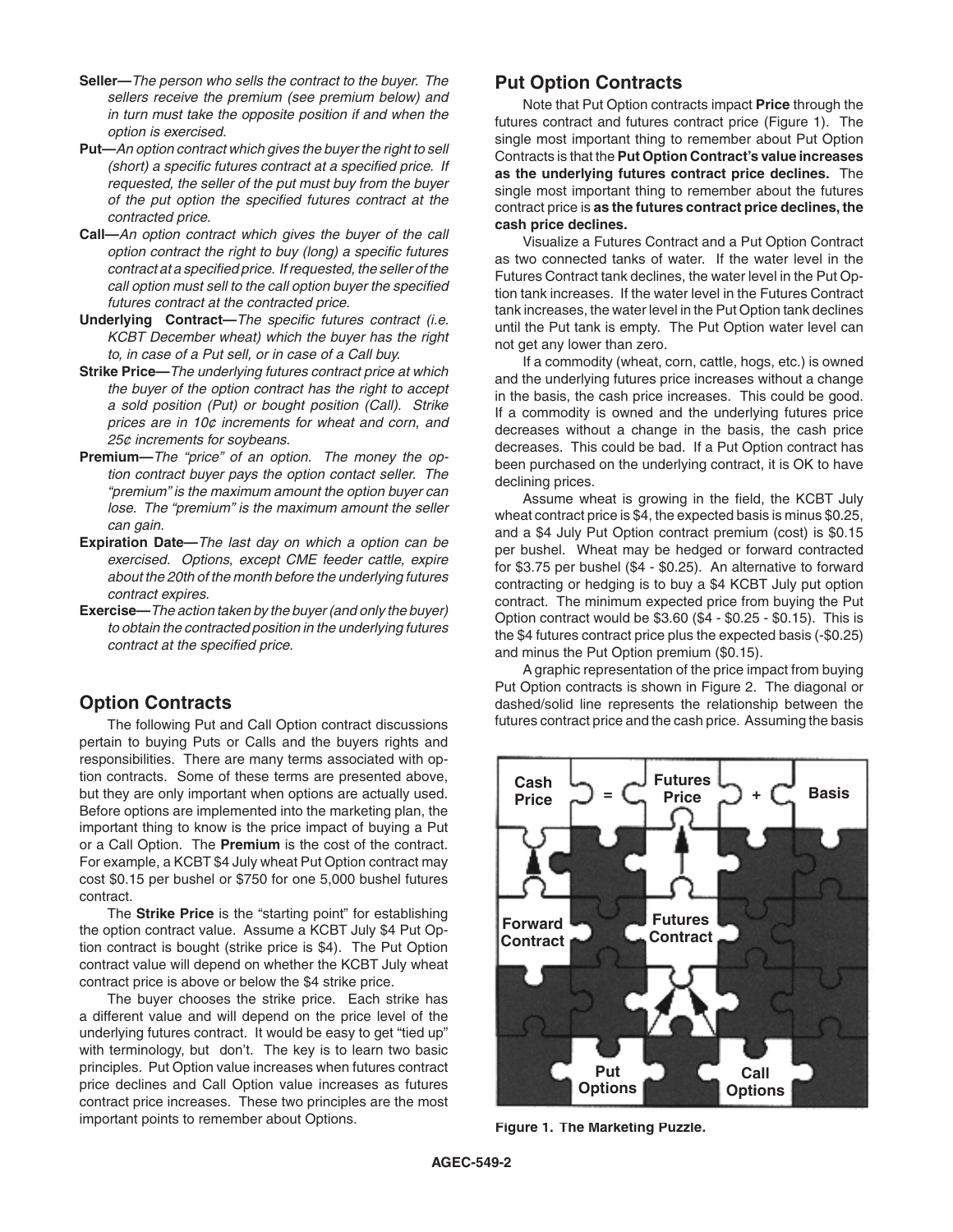

**Figure 2. Net price received from buying a \$4 KCBT July Put Option contract with a minus \$0.25 basis.**

is a minus \$0.25, the cash price is always 25¢ less than the futures price. If the futures price is \$3, the cash price will be \$2.75. If the futures price is \$4, the cash price will be \$3.75. If the futures price is \$5, the cash price will be \$4.75.

In Figure 2, the solid line represents the relationship between the futures price, a put option contract, and the price received without considering the put option's premium. Assume a KCBT \$4 July Put Option contract had been purchased in April. If the KCBT July contract price is \$5, the local cash price would be \$4.75 (\$5 - \$0.25). Since the futures contract price is greater than the Put Option strike price of \$4, it is not logical to use the put to sell for \$4 when the futures contract price is \$5; therefore, the KCBT \$4 July Put Option contract will have no value. The cash price plus any profit from the Put \$0 would be \$4.75 (Note: premium is being ignored).

Now assume that a KCBT \$4 July Put Option contract had been purchased in April. If at harvest the KCBT July contract price is \$4, the local cash price would be \$3.75. The KCBT \$4 July Put Option Contract would have little or no value. And the **Price** would be \$3.75.

Again, assume that a KCBT \$4 July Put Option contract had been purchased in April. If at harvest the KCBT July contract price is \$3.50, the local cash price would be \$3.25. The KCBT \$4 July Put Option Contract would be worth at least \$0.50 per bushel (\$4 - \$3.50). The **Price** would be \$3.75 (\$3.25 cash price plus \$0.50 final value of the Put Option).

When the futures price is less than \$4, the value of the Put Option contract increases and offsets the lower futures price. This in effect creates a "price floor" at a price level determined by adding the basis of \$-0.25 to the strike price. The minimum price is \$3.75. Above \$4, the Put Option has little or no value, but the cash price increases as the futures price increases.

 Now take into consideration the \$0.15 premium (dashed line in Figure 2). The premium shifts the net Price down by the amount of the premium. Assume a KCBT \$4 July Put Option contract had been purchased for \$0.15 per bushel or

\$750 for a 5,000 bushel contract in April. Then if the KCBT July contract price is \$5, the local cash price would be \$4.75 (\$5 - \$0.25). The KCBT \$4 July Put Option contract will have no value. The cash price plus any profit from the Put of \$0, would be \$4.75. Subtracting the \$0.15 cent premium creates a net **Price** of \$4.60 per bushel. This is the \$4.75 cash price minus the \$0.15 KCBT July Put Option premium.

#### **Call Option Contracts**

Call Option contracts impact Price through the futures contract (Figure 1). **As the futures contract price increases, the value of Call Option contracts increases.** As the futures contract price declines, the value of the Call Option contract declines until the futures contract price is equal to or less than the Call Option "Strike" price, then the value of the Call Option is zero.

Since Call Option contract values move in the same direction as the underlying futures contract price, Call Option contracts by themselves can not be used to protect against lower prices. Call Option contracts are used to protect against higher prices. Call Option contracts are used in combination with other marketing tools.

Producers may want to buy Call Option contracts after the wheat or cattle have been sold. The sale may be through a cash sale (wheat at harvest), after forward contracting (planted wheat or stockers on pasture, cattle in the feed lot), or after hedging. Cash sales, forward contracts, or hedges all lock in the futures price. Cash sales and forward contracts also lock in the basis. Buying a Call Option captures any futures contract price increase above the Call Option "strike" price.

Assume wheat is growing in the field, the KCBT July wheat contract price is \$4, the expected harvest basis is minus \$0.25, and a \$4 July Call Option contract premium (costs) is \$0.15 per bushel. Wheat may be hedged or forward contracted for \$3.75 per bushel (\$4 - \$0.25). Forward contracting for \$3.75 per bushel locks in both the futures price at \$4 and the basis at minus \$0.25. After forward contracting, neither a decline nor an increase in the KCBT July futures contract price will impact the **Price** received (Figure 3). Note that forward contracting or selling "locks in" the price and may be represented by a horizonal line at the forward contract price, which is \$3.75 in this example.

Producers do not like missing the opportunity to receive higher prices. Buying Call Option contracts after the commodity has been sold allows producers to receive any increase in futures contract prices.

Assume wheat is forward contracted for \$3.75 per bushel and a \$4 KCBT July Call option contract is bought for \$0.15 per bushel (Figure 3). The minimum price would be \$3.60 (\$3.75 - \$0.15). This is the \$3.75 forward contracted price minus the Call Option premium (\$0.15). It is represented by a horizontal, dashed line at \$3.60 until the futures price reaches the strike price, which is \$4 in this example.

If the futures price is less than the strike price, \$4 in this example, the Call Option may not have any value. If the futures contract price is above the strike price, \$4 in this example, gains in the futures are not received because the commodity has already been sold. If a Call Option contract had been bought, the value of the Call Option increases as the futures contract price increases. The forward contracted price plus the increased value of the Call Option allows the